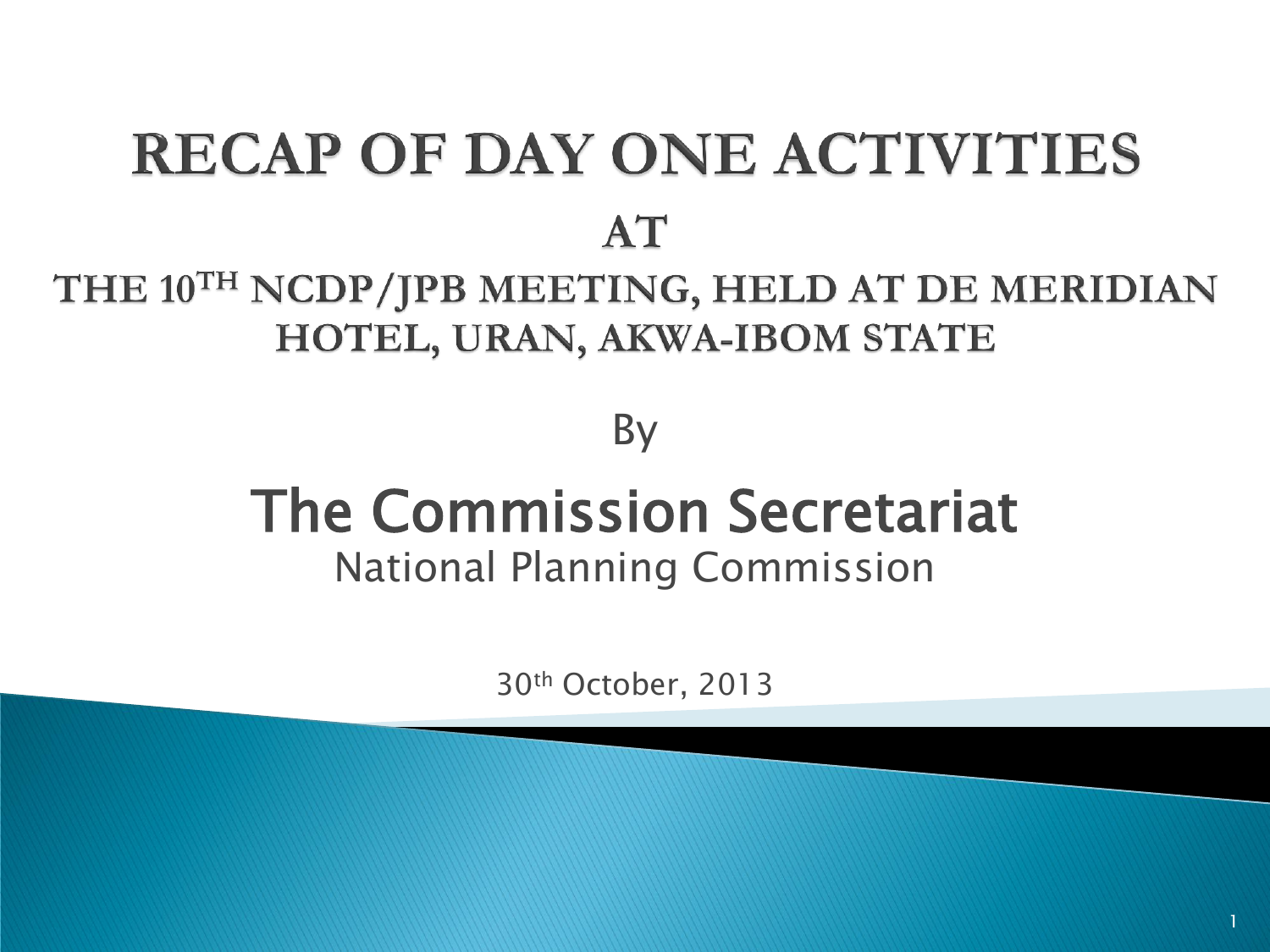#### $1.0$ Opening

- Meeting commenced with a formal opening ceremony under chairmanship of the Secretary to the NPC, Ntufam Fidel Ugbo, ESQ
- Welcome remarks was made by the Permanent Secretary, Akwa-Ibom State Ministry of Economic Planning
- The Secretary to National Planning Commission gave the opening remarks
- In his opening remarks, the Secretary to NPC highlighted:
	- The relevance of the meeting
	- Government's current efforts in strategic planning
	- Agenda of the 2-day sessions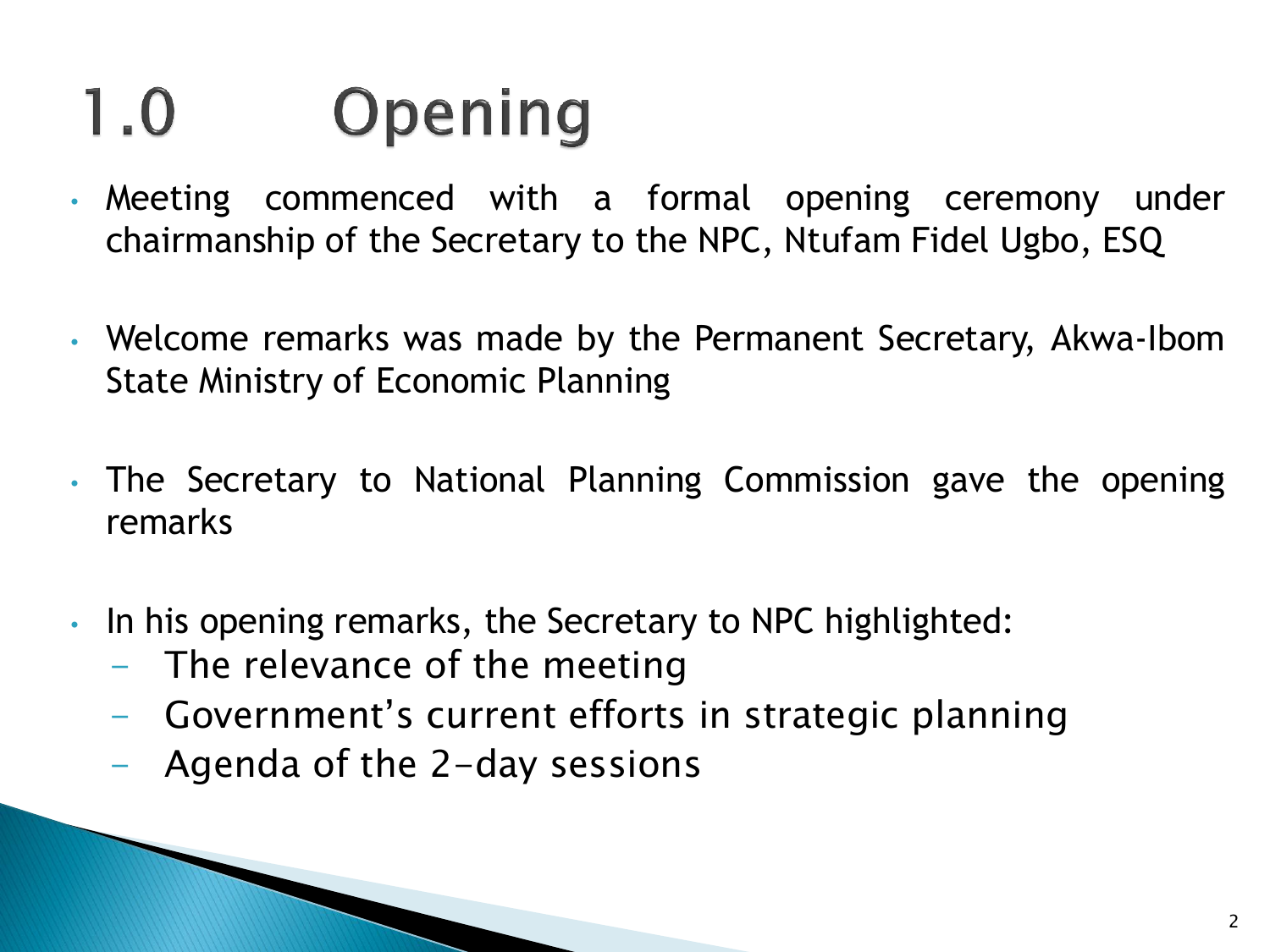### **Issues Arising from the**  $2.0$ **Last JPB Meeting**

- First session was dedicated to issues arising from the last JPB meeting:
	- i. Report of the Committee on Appropriate Framework for the establishment of State Planning Commissions – presented by Executive Secretary, Cross River State Planning Commission, Prof. Ndem Ayara
	- ii. Update on States that have submitted draft Legislation to their State Assemblies in line with the Project Continuity & Development Planning Bill by Head (Legal/NPC), Mrs Martina Suleiman

Only Niger State had passed the law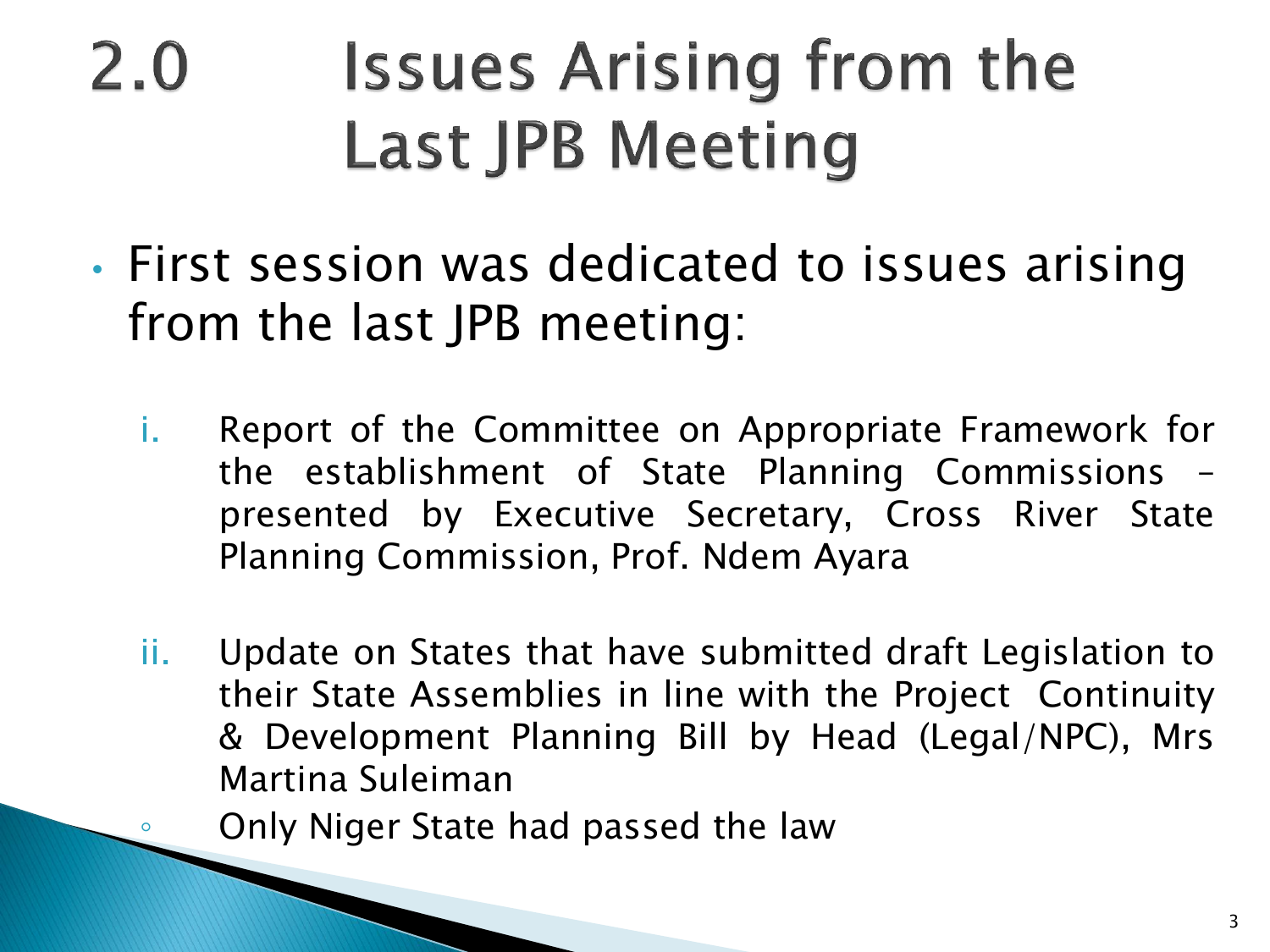## 2.0 Issues Arising from the Last **JPB Meeting Cont'd**

- iii. Update on the Status of National Implementation Plan (NIP) Implementation in States by D(Macro/NPC), Mr. Tunde Lawal
	- 23 States made submission.
	- 14 States yet to submit.
- iv. Update on number of States that have established Statistical Agencies by representative of NBS
	- 13 States have established their statistical agencies.
	- 23 States are at various stages of establishing their statistical agencies
- v. Update on States' GDP Computation Project by Director (Macro/NPC), Mr. Tunde Lawal
	- 21 States had paid.
	- 15 States yet to pay.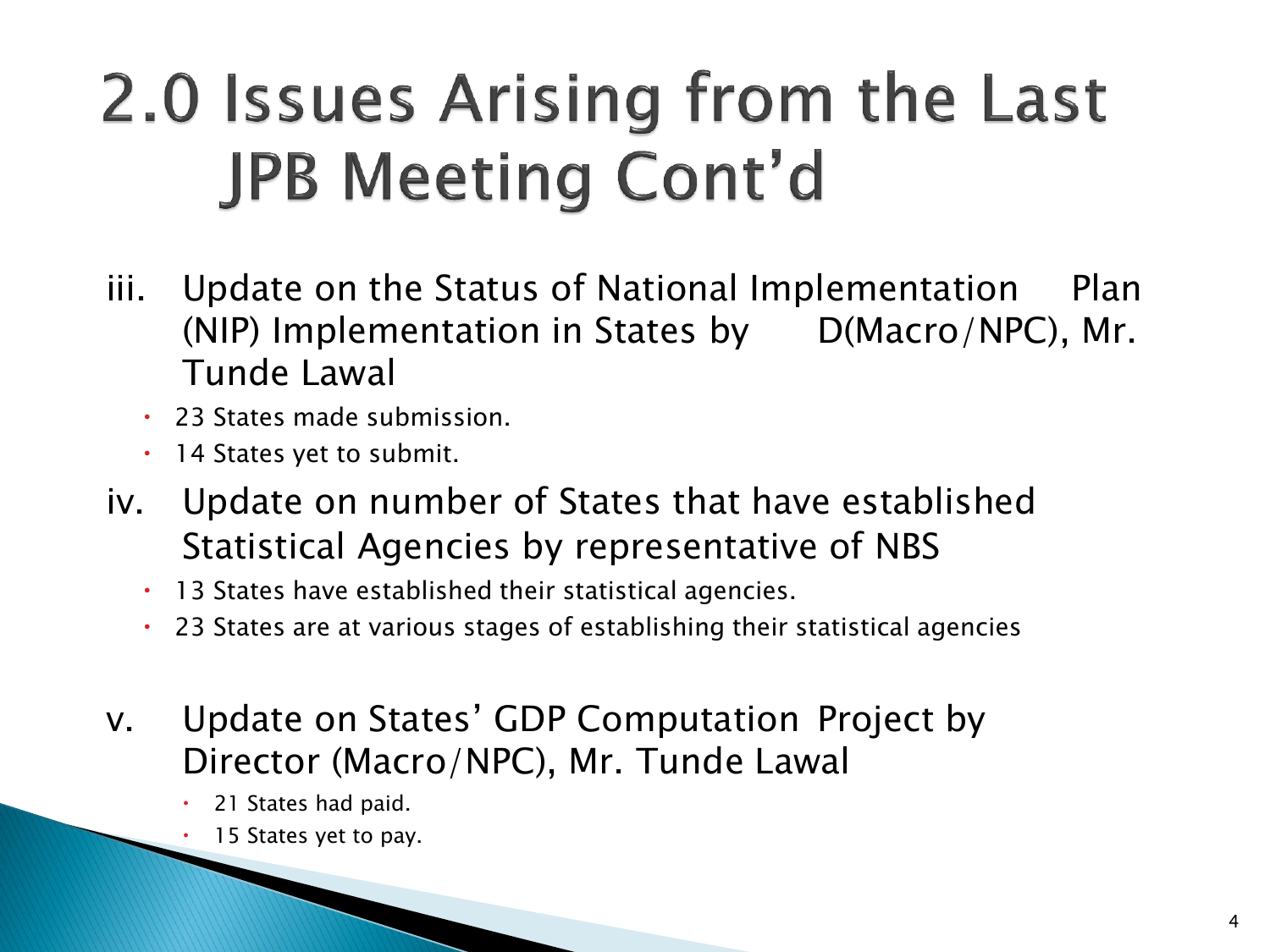# **3.0 Technical Level Presentations**

- The Second Session was dedicated to Technical level presentations
	- i. Aligning the Budgets with the National Plans (Federal and States' experience) by Director (Macro/NPC and Executive Secretary, Enugu State Planning Commission respectively
	- ii. The Role of Capacity Building in the formulation of , Implementation and Monitoring of Strategic plans by DG-CMD
	- iii. Leveraging on PPP as a financing model for the delivery of the NIIMP by representative of the DG-ICRC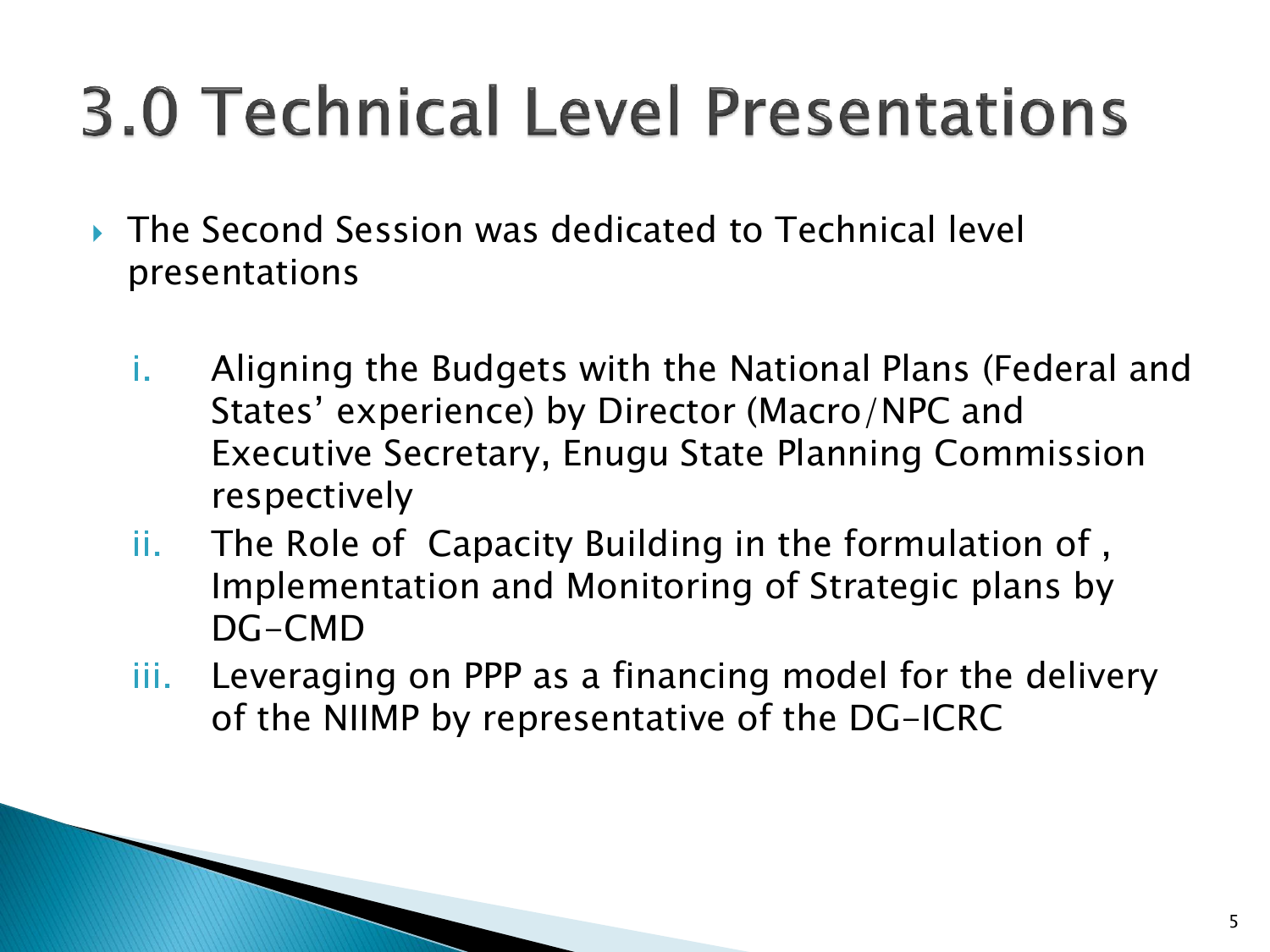#### Key Issues from the 4.0 **Presentations**

- ▶ The key issues that came up from the presentations are:
	- Need for states to establish their Planning Commissions using the proposed framework for effective plan formulation and implementation
	- Need for states to speed up the process of legislation on the Project Continuity & Development bill
	- States and Federal MDAs that have not made submissions for the review of the 1<sup>st</sup> NIP implementation should do so urgently